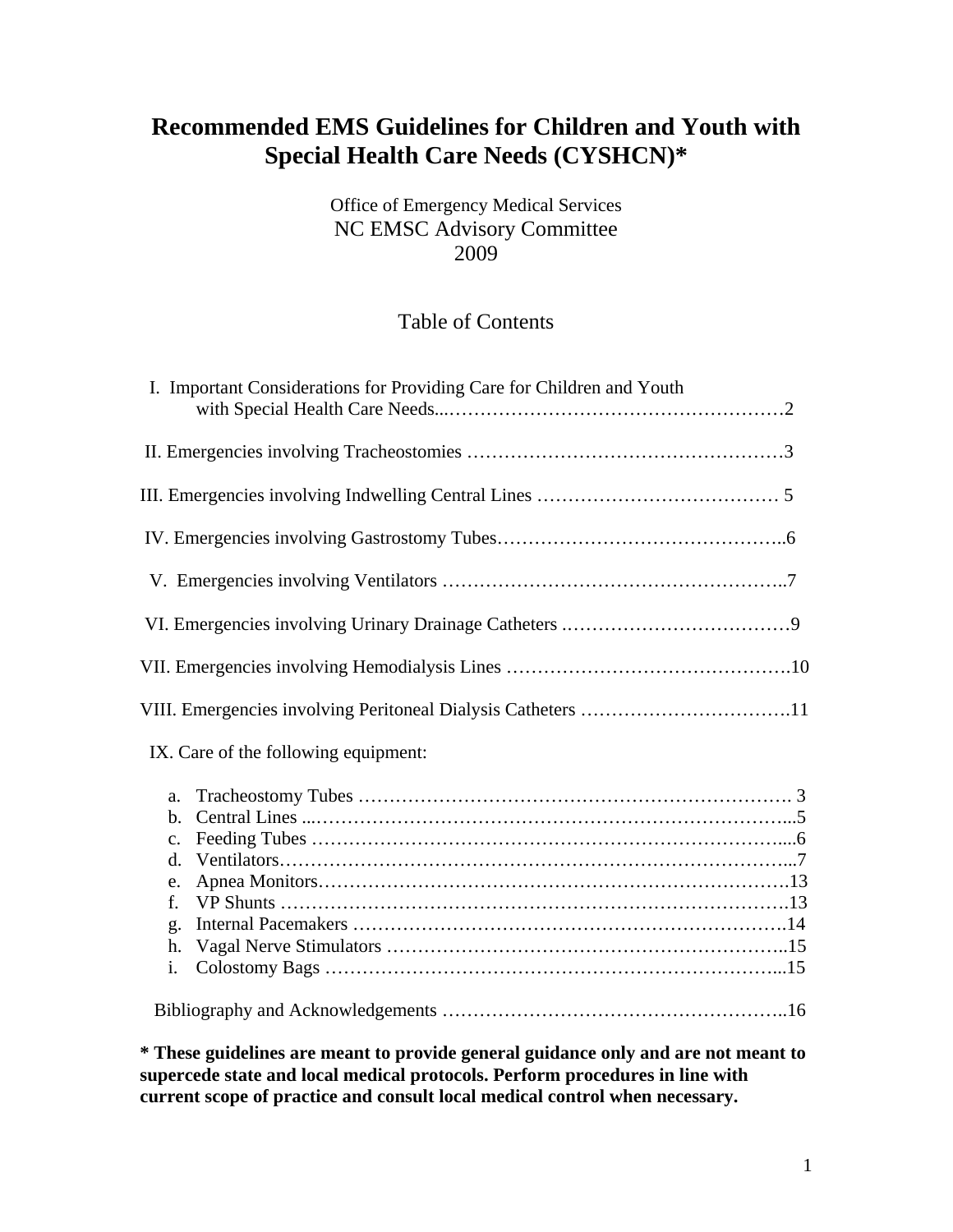- I. Important Considerations for Providing Care to Children and Youth with Special Health Care Needs
	- Treat ABCs first
		- o Treat the child, not the equipment
		- o If the emergency is secondary to the child's equipment, use your own equipment
	- Remember to always speak with the family since they are the experts on their child. Find out the child's baseline vital signs, medications, allergies, and other medical information, which may not be typical.
		- o CYSHCN have many allergies. Ask about LATEX allergy, especially for patients with spina bifida. Make sure latex-free equipment is stocked ahead of time.
		- o Ask for help from the parents and home health staff. They are generally trained to troubleshoot equipment and respond to emergencies. Practice TEAM (Trust Every Available Member)
	- Physical handicaps do not necessarily imply mental deficits. Remember to communicate with the child. Assess and communicate with the child based on his/her developmental age, not chronological age.
	- Ask for the *"go bag"* which generally has the child's spare equipment and supplies and bring this with you during transport. Also, this may have equipment you need on scene.
	- Do not use excessive force to straighten or manipulate contracted extremities. The patient may be osteopenic and prone to fractures. (Some CYSHCN will not be able to straighten extremities beyond a nominal degree)
		- o A slow, careful transfer with two or more people is preferable.
	- Know which children in a given geographic area have special needs
		- o Ask if they have a brief emergency medical information form, card, or notebook.
			- KIDBASE form
		- o Look for MedicAlert® jewelry
	- Transfer the child if possible to their medical "home" hospital.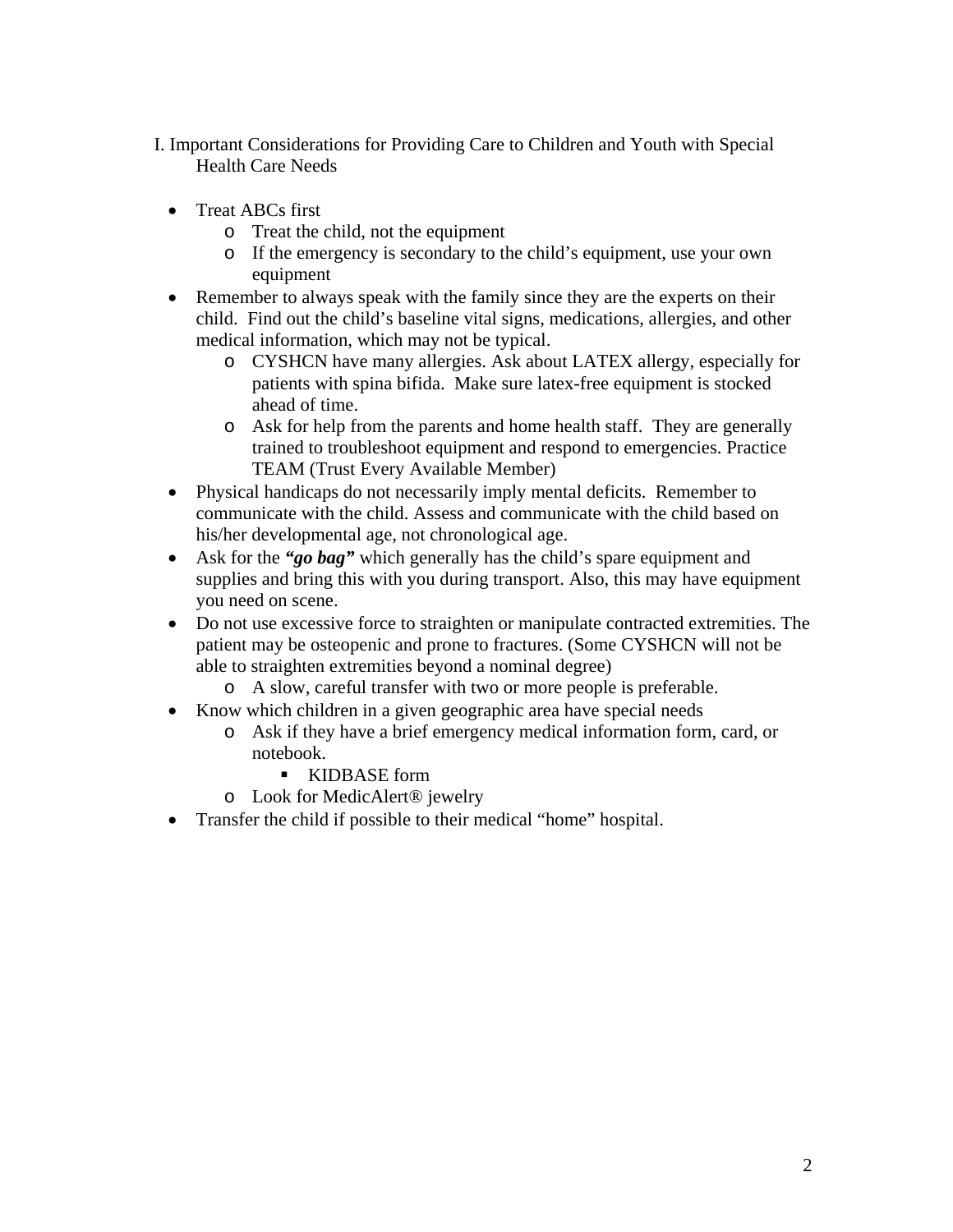### **II. Respiratory Distress in the Child with a Tracheostomy Tube**

- 1. Secure the scene
- 2. ABCs
	- a. Open the airway using a head tilt/chin lift
- 3. Assess the tracheostomy tube
	- a. Is the tube in place?
	- b. Has the obturator (stylet) been removed?
	- c. In a double lumen trach tube, is the inner cannula in place?
	- d. Has a decannulation plug or speaking valve been removed?

#### 4. Breathing

- a. Assess rate, auscultation, inspection, effort and adequacy of chest rise
- b. ALS: Check pulse oximetry, EtCO2
- c. Respiratory distress (retractions, altered mental status, hypoxia, etc.)?
	- i. Mucous or debris obstructing the tracheostomy tube is very common
- d. Attempt to suction the trach tube.
	- i. Ask if family has a suction catheter. If so, use theirs, as it will be appropriately sized.
	- ii. If no suction catheter, ask family and use the size they generally use.
	- iii. If they do not know size, estimate the suction catheter size by doubling the inner diameter of trach and rounding down to an available catheter size, or use the largest size that will easily pass.
	- iv. Determine suction depth: ask family, or length of spare trach, or no more than 3-6 cm. **Suction with 100 mm Hg and instill 2-3 cc of saline before suctioning if secretions are thick.** Do not suction for more than 10 seconds and attempt to preoxygenate before getting started. NEVER FORCE THE CATHETER.
	- v. For a double lumen trach: take inner cannula out to suction then replace before assisted ventilations.
- e. If unable to pass suction catheter the tracheostomy tube should be changed.
	- *i. Direct Technique:* 
		- Allow the family to help change the tracheostomy tube.
		- For a double lumen trach, remove the inner cannula before insertion, and then, once inserted, replace inner cannula before confirming placement with BVM.
		- If the old trach has a cuff, deflate the cuff before removal.
		- Remove the old trach by pulling outward and toward the patient's feet.
		- Gently insert the new tracheostomy tube in the anatomical direction: curve downward and the tube aimed toward the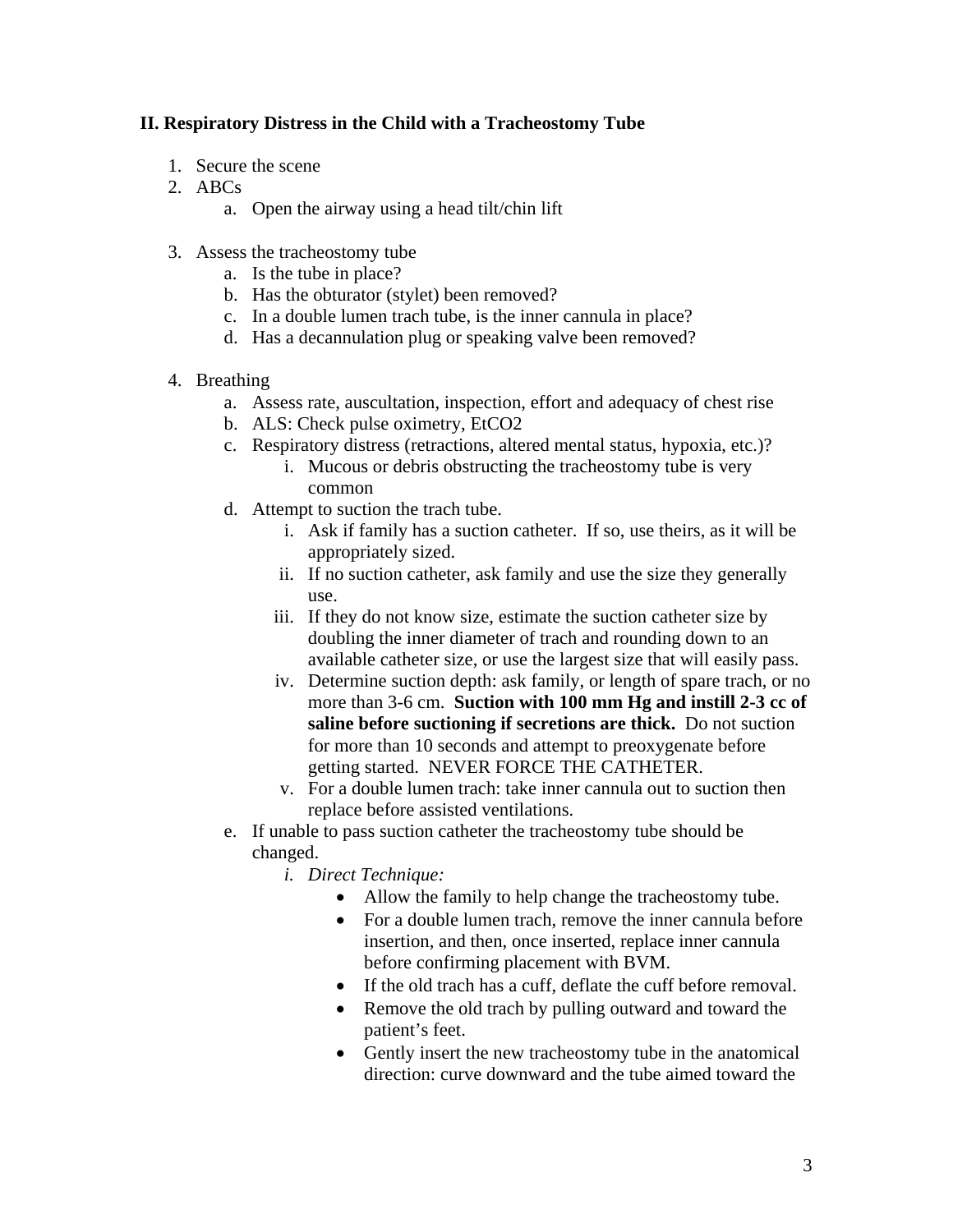- *ii. Facilitated Technique:* 
	- Allow the family to help change the tracheostomy tube.
	- If the old trach has a cuff, deflate the cuff before removal.
	- Remove the old trach by pulling outward and toward the patient's feet.
	- Before placing the new trach, slide a catheter through the trach.
	- Pass the suction catheter into the stoma and gently advance 3-6 cm
	- Advance the new trach over the suction catheter, using the catheter as a guide.
	- Once the trach is in place, remove the suction catheter.
- iii. If the new trach tube does not pass, attempt again with a smaller tube.
- iv. Confirm placement by assessment of breath sounds and adequacy of chest expansion.
- f. If a new tracheostomy tube cannot be placed, one is not available or it does not advance easily, place a similar or smaller internal-diameter size endotracheal tube (preferably cuffed) and advance only as far as a tracheostomy tube would have been advanced.
- g. If a new trach or ETT cannot be placed through the stoma, attempt orotracheal intubation if possible.
	- i. If orotracheal intubation is unsuccessful, use mask-to-mouth bag ventilation with stoma occluded.
	- ii. If ventilation still inadequate, attempt infant mask-to-stoma bag ventilation.
- h. For severe respiratory distress despite suctioning, persistent hypoxia, or respiratory arrest, begin assisted ventilations through trach tube with appropriate ventilation bag with 100% high flow oxygen.
- 5. Reassess frequently. Monitor pulse oximetry and EtCO2
- 6. If the patient has a trach and bronchospasm present: follow Wheezing protocol.
- 7. Assess circulation and follow appropriate protocols.
- 8. Keep warm. Expose only if necessary.
- 9. Contact Medical Control as necessary.
- 10. Remember: DOPE
	- a. D-displaced, dislodged or damaged
	- b. O-obstructed (mucus, food, blood, secretions)
	- c. P-pulmonary problems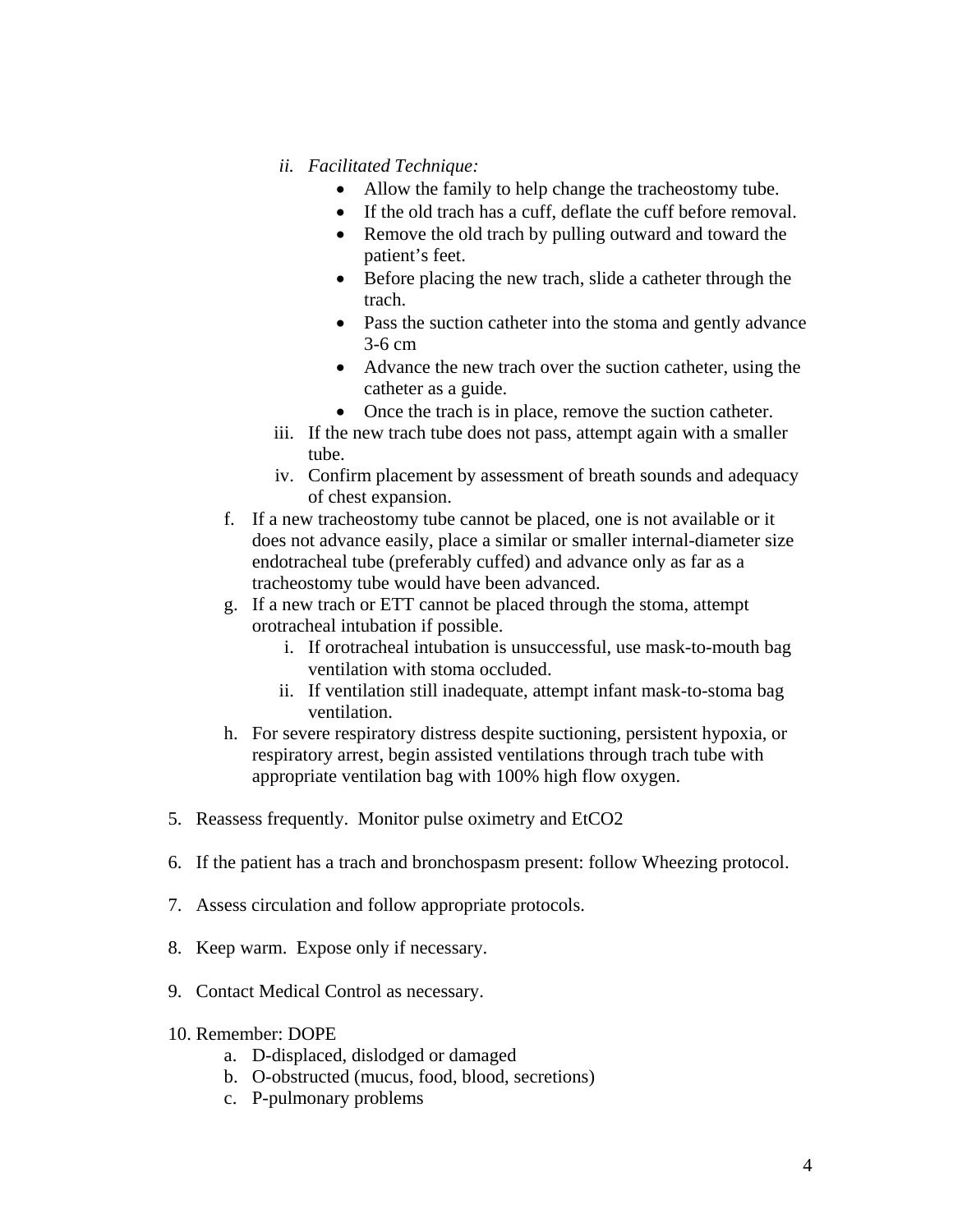d. E-equipment failure (bent tubing, ventilator malfunction, depleted oxygen supply

## **III. Emergencies Involving Indwelling Central Lines**

## *General Information:*

- Types of central venous catheter:
	- o Tunneled catheter-Broviac or Hickman
	- o Implanted catheter-Mediport
	- o Peripheral inserted catheter-PICC
- These catheters are used to deliver nutritional substances or special medications directly into a central vein.
- Most emergencies with lines include: blockage of the line, complete or partial accidental removal, or complete or partial laceration of the line
- Children with indwelling catheters are always at risk for blood stream and catheter infections. Always use strict sterile technique when dressing or accessing the catheter.
- 1. Ask parents/caretakers about child's underlying condition: may be experiencing complications from underlying medical condition
- 2. Obtain a complete medical history for the patient, including a history of the present illness and the past medical history
- 3. Whenever assessing a child who has a central intravenous catheter, check the site where the tube is placed to see if it appears clean and well maintained.
- 4. Identify location of central line:
	- a. Check for blockage of the line
	- b. Check for accidental removal or laceration of the line
- 5. *If line is blocked*, do not attempt to force catheter open
- 6. *If line is lacerated*, clamp proximal to laceration utilizing a padded clamp and do not use.

## 7. *If line is out or partially out:*

- a. Do not push the line back in
- b. Apply direct pressure to skin site
- c. Stop any infusions\*
- d. Always bring line with you to the hospital
- 8. Estimate blood loss and assess for signs and symptoms of an air embolism (tachypnea, chest pain, shortness of breath, or loss of consciousness) or blood clots. If an air embolism is suspected, clamp the central line with the clamp on the tube itself, place the child on the left side in a head down position, and administer high flow oxygen.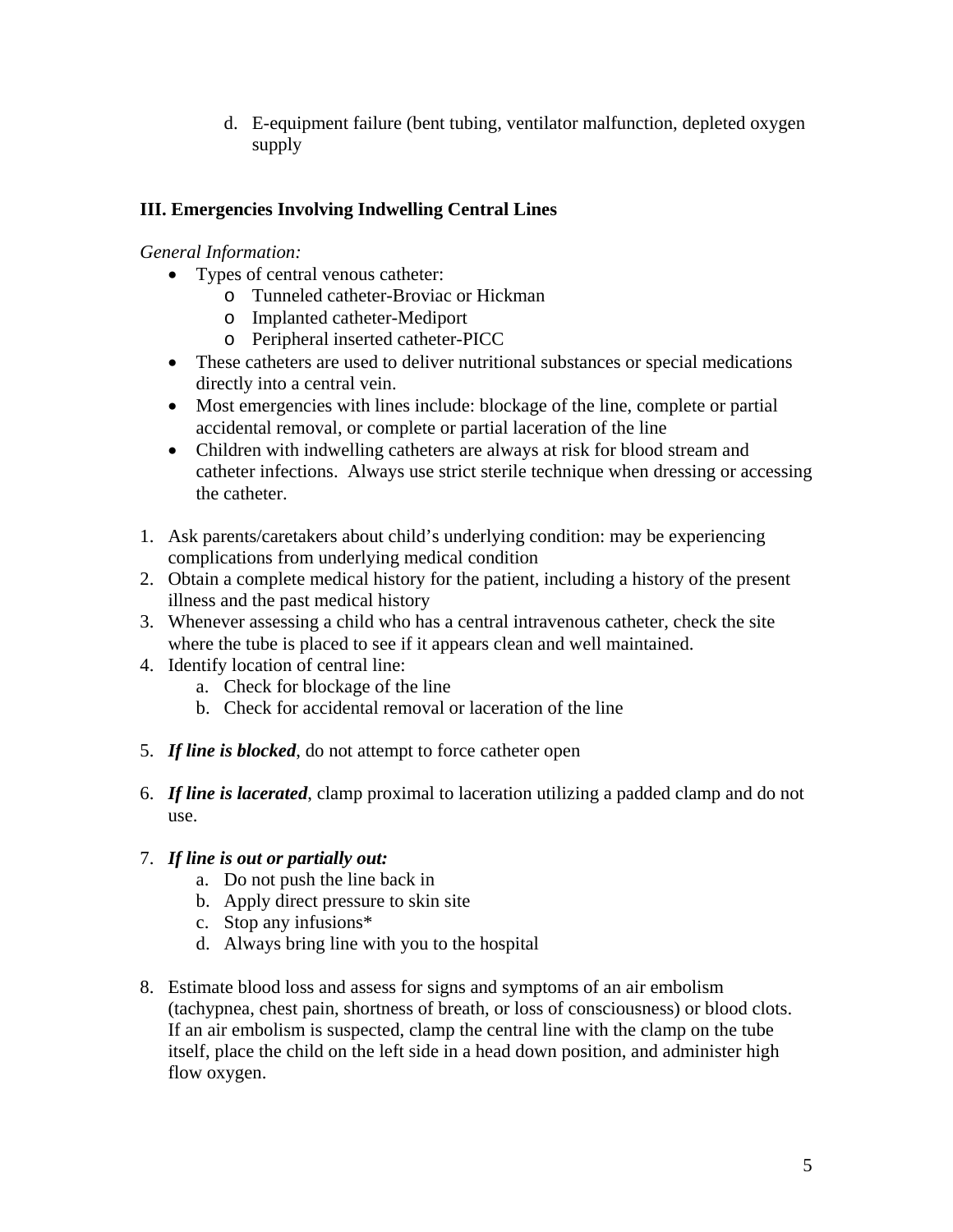- 9. If the indwelling catheter is not damaged, is functioning, and does not have a continuous infusion already running, it may be used for fluid and medication administration.
	- a. Allow caregiver or home health personnel to access implanted catheters.
	- b. Use strict sterile technique when accessing an indwelling catheter.
	- c. In the event of a cardiac arrest, the indwelling central catheter is the preferred route of medication administration.

#### **\*There are some infusions that may be detrimental to stop, even briefly. Ask the caregiver if it is all right to stop or change the infusion first. Contact Medical Control for additional instructions.**

Summary:

|   | Displaced, dislodged, or damaged    | Stop infusing and do not use                   |
|---|-------------------------------------|------------------------------------------------|
|   |                                     | Direct pressure if bleeding from site          |
|   |                                     | Clamp or tie tubing if bleeding from catheter  |
|   | Obstructed (blood clot, medication) | If line does not flush easily it needs to be   |
|   |                                     | replaced                                       |
| P | <b>Pulmonary Embolism</b>           | Clamp catheter and lie patient on left side    |
|   |                                     | with head down                                 |
| E | Equipment failure (bent tubing,     | If tube flushes easily the problem is probably |
|   | infusion pump malfunction           | with the pump                                  |

#### **IV: Emergencies in Children with Gastrostomy Tubes and/or Feeding Tubes**

#### *Definitions:*

- *Non-surgical feeding tubes:* Used for short term use:
	- o Nasogastric tube (NGT): runs through the nose to the stomach
	- o Nasojejunal Tube (NJT): runs through the nose into the small intestine
	- o Orogastric tube (OGT): runs through the mouth into the stomach
- *Surgical Feeding Tubes:* 
	- o Gastrostomy Tube (GT): passes through the abdomen into the stomach
	- o Jejunostomy Tube (JT): passes through the abdomen into the small intestine

#### *Complications with gastrostomy tubes include: obstruction or dislodgement*

- 1. When examining a child with a surgically implanted feeding tube, check for irritation and bleeding at the site where the tube enters the skin.
	- a. Treat minor bleeding with direct pressure and sterile dressings
	- b. A leaking feeding tube may cause skin irritation.
		- i. If there are any signs of infection at the entry site, the child should be transported for further medical attention.
		- ii. Cover the site with a sterile dressing and assess the abdomen.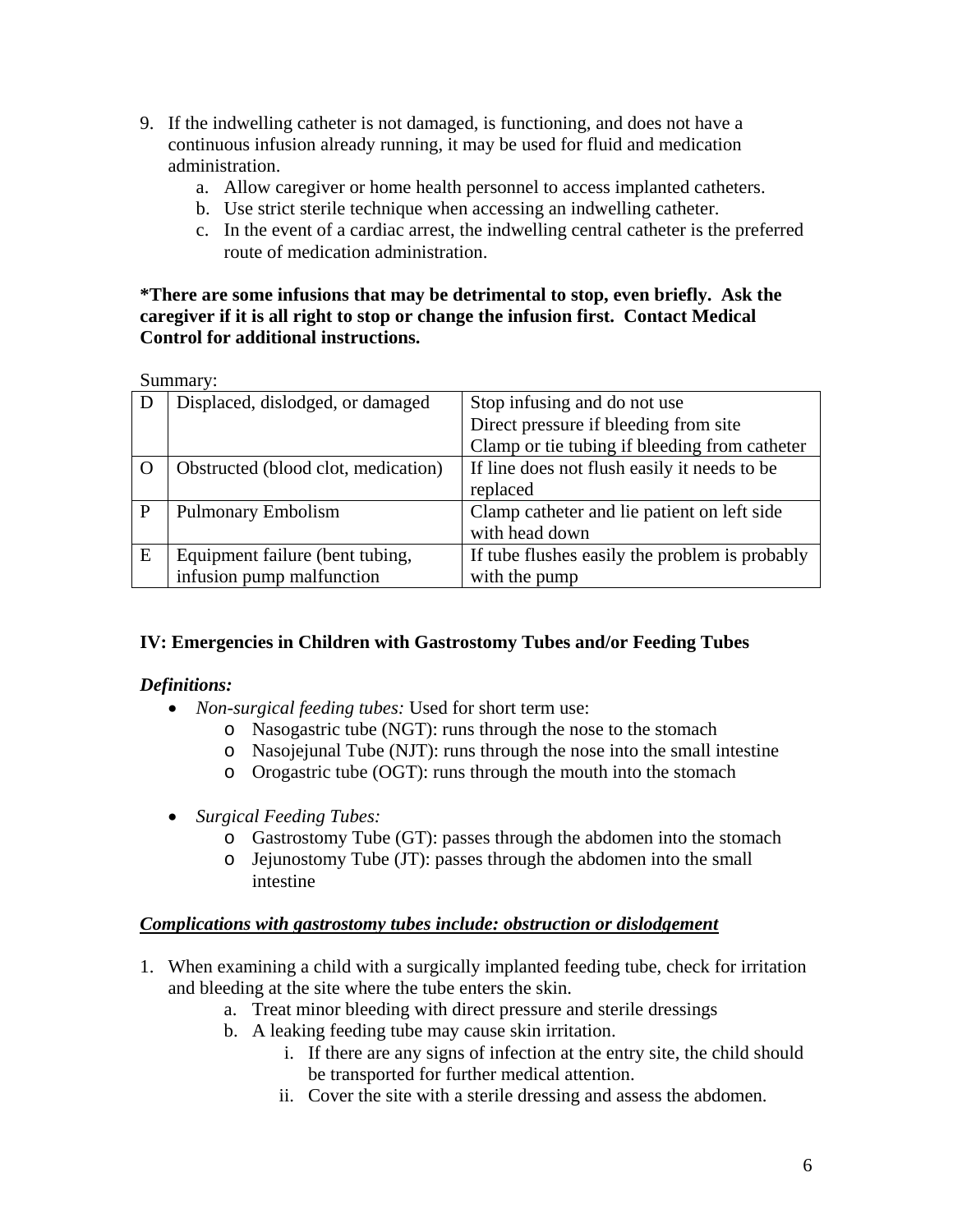- 2. Obstruction is usually not an emergency but the child requires transport. If the child is dependent on the feeds then the tube will need correction immediately.
- 3. Dislodgement is not life threatening but the tube should be replaced as soon as possible.
	- a. Keep the child flat on his/her back to prevent gastric fluid from leaking
	- b. If a new gastrostomy tube is available and stoma is open, attempt to reinsert the new tube.
	- c. If any resistance is met when inserting the gastrostomy tube STOP and cover the site with a clean dressing and assess the abdomen
	- d. If the new tube passes easily, secure with sterile dressing and tape BUT DO NOT REINFLATE BALLOON.
	- e. If caregiver is trained to replace gastrostomy tube, assist in placing new tube. If the new gastrostomy tube is successfully placed, DISCUSS TRANSPORT OPTIONS WITH CAREGIVER AND MEDICAL **DIRECTOR**
	- f. If no new gastrostomy tube is available, a foley catheter (same size or one size smaller) may be used and inserted…please follow same recommendations as above.
	- g. If tube does not pass easily: *Do not attempt to replace the tube; it is not as easy as it seems and there may be other complications.* Bring the dislodged tube with the child to the hospital.
	- h. Remember to cover the site with a clean dressing and control any bleeding with direct pressure
- 4. If there is formula infusing through the feeding tube, determine the nature of the fluids and the time that the fluids were started and stopped.
- 5. Assess for dehydration and/or hypoglycemia. Treat as necessary.
- 6. For non-surgical tubes (nasal or oral), assess for respiratory symptoms which may be a sign of placement in the respiratory tract.
	- a. If respiratory distress severe, remove tube carefully and treat respiratory symptoms.
- 7. Non-emergent transport to the nearest facility capable of replacing the tube.
- 8. If the parent has extra replacement tubes, bring these to the hospital.

## **V. Emergencies in Children on Ventilators**

#### *General Information:*

- Children on mechanical ventilators may have a sudden or gradual deterioration, cardiac arrest, increased oxygen demand, increased respiratory rate, retractions, or change in mental status. This may be related to malfunction of the ventilator or due to worsening in their underlying disease.
- Common reasons for chronic mechanical ventilation in children include chronic respiratory failure and neurologic disease causing impaired airway control or respiratory effort.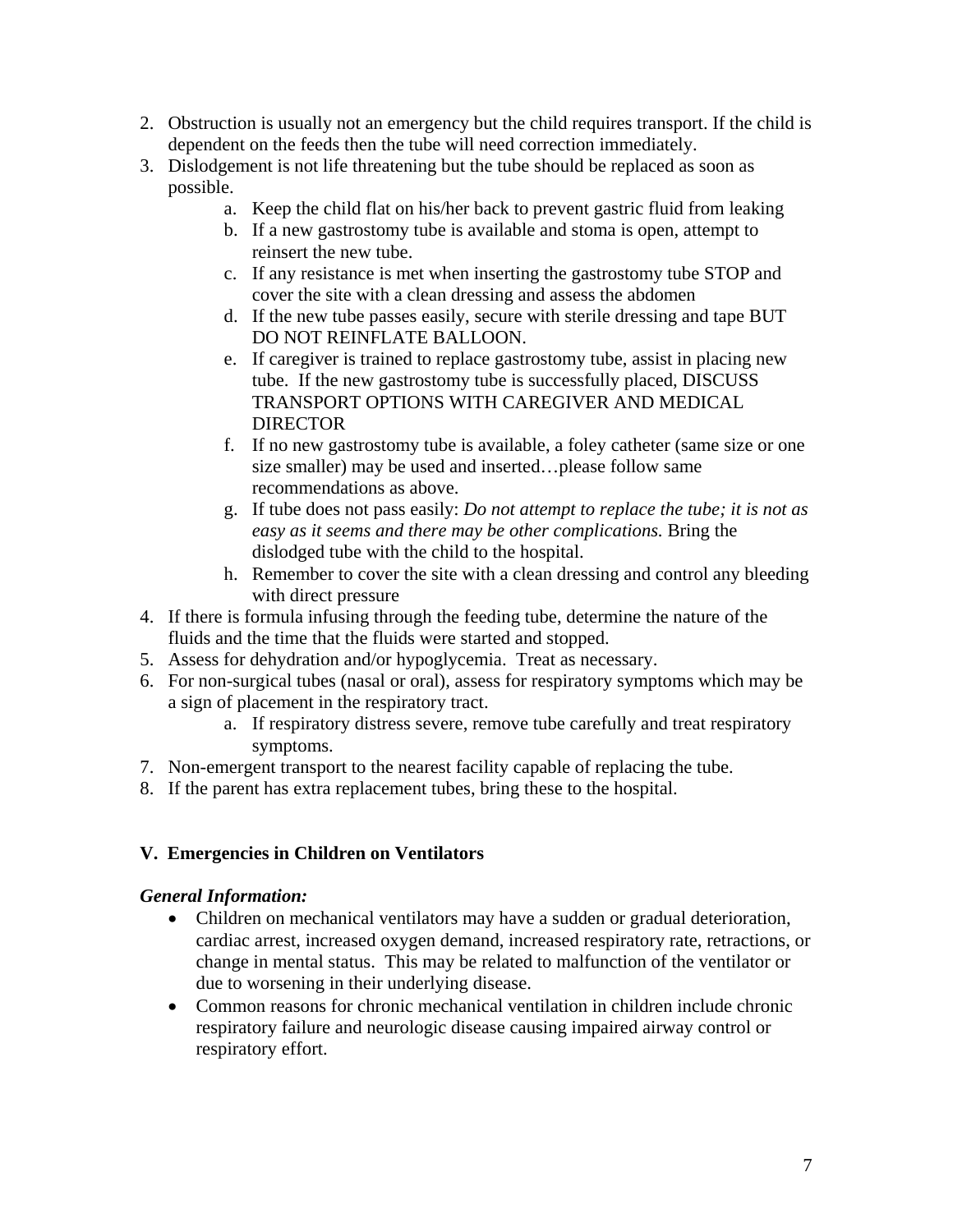- Some children requiring chronic mechanical ventilation never have a "normal" respiratory exam. Parents and other caregivers can provide information about the child's baseline exam.
- 1. Pulse oximetry and End-tidal CO2
- 2. If there is no increased respiratory distress, normal pulse oximetry, normal End-tidal CO2, and normal mental status, the child should be transported on ventilator on current settings.
- 3. If there is respiratory distress, desaturation below baseline levels, or altered mental status:
	- a) Examine the child quickly for possible causes of distress which can be easily corrected: detached oxygen source, dislodged or obstructed tracheostomy tube, detached ventilator circuit.
	- b) Look at the ventilator and determine alarm code (i.e. apnea, low respiratory rate, low minute ventilation, high pressure, etc.) (See "Ventilator Troubleshooting" below)
		- Do not delay treatment while assessing the ventilator. Treat the patient, not the machine.
	- c) Remove the child from the ventilator and manually bag with a secure oxygen source
	- d) Look for normal chest rise, breath sounds on both sides, and improvement in oxygen saturation.
	- e) If the chest rise is shallow, adjust the patient's airway position, check to see that the bag-value device is securely connected to the tracheostomy tube, and use higher pressure if necessary.
	- f) Assess and treat problems with tracheostomy according to protocol.
- 4. Obtain relevant history of the present illness, past medical history and interventions taken to correct the emergency before EMS arrival.
- 5. Obtain any medical information forms that the caregivers may have for emergency medical providers.
- 6. Transport the child to the appropriate medical facility. Bring the ventilator to the hospital.
- 7. Some caregivers carry a "go bag" for their children with extra supplies. Bring this with the child if available.

| r ennann I roubleshooding |                               |                                   |  |  |  |
|---------------------------|-------------------------------|-----------------------------------|--|--|--|
| <b>Alarm</b>              | <b>Possible Causes</b>        | <b>Interventions</b>              |  |  |  |
| Low pressure/apnea        | Loose or disconnected circuit | Ensure all circuits are connected |  |  |  |
|                           | Leak in circuit               | Check tracheostomy balloon        |  |  |  |
|                           | Leak around tracheostomy site | Ensure tracheostomy well          |  |  |  |
|                           |                               | seated                            |  |  |  |
| Low power                 | Internal battery depleted     | Plug the ventilator into a power  |  |  |  |
|                           |                               | outlet                            |  |  |  |
| <b>High Pressure</b>      | Plugged or obstructed airway  | Clear obstruction                 |  |  |  |
|                           |                               | Suction tracheostomy              |  |  |  |

#### *Ventilator Troubleshooting*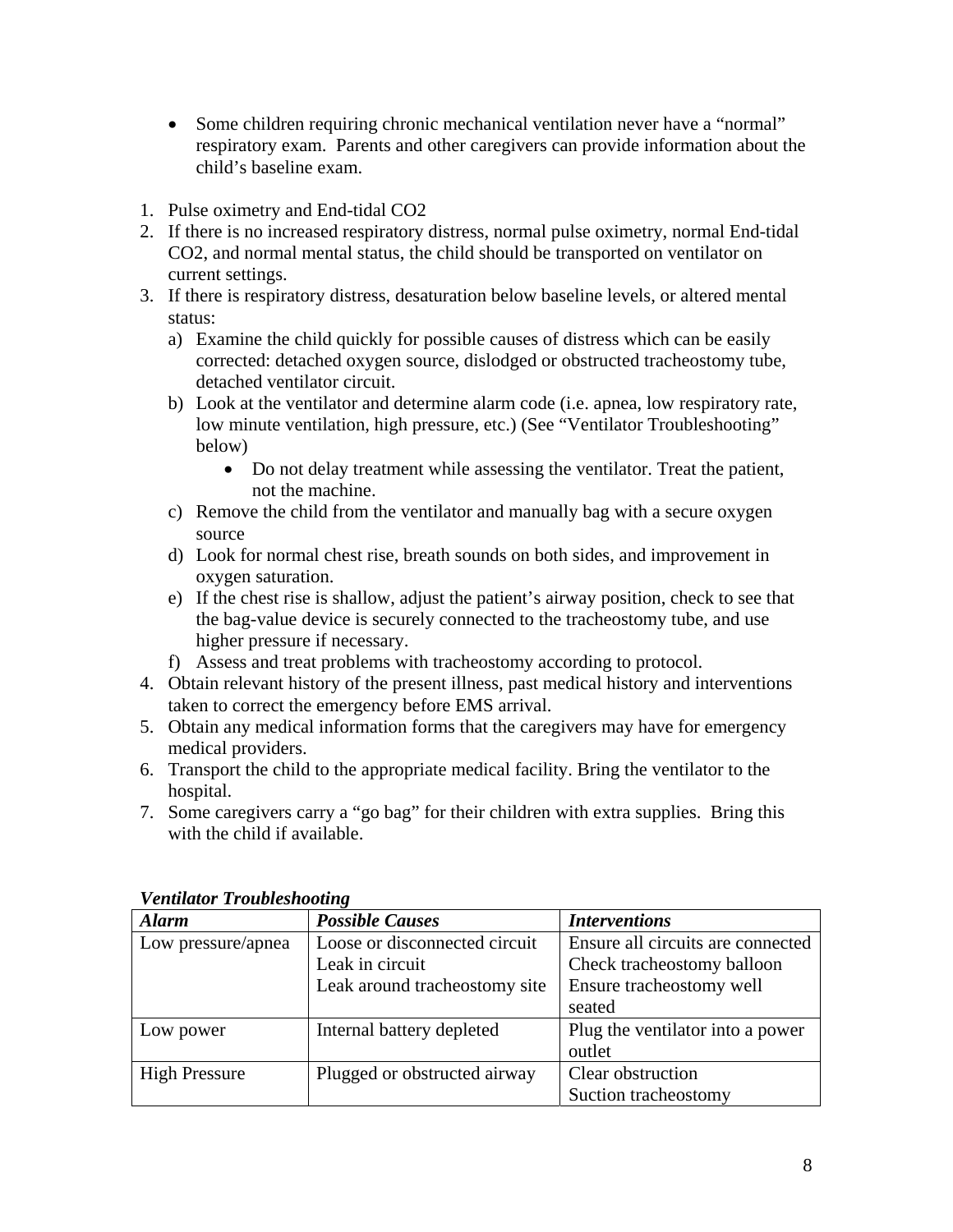|                         | Coughing/bronchospasm         | Administer bronchodilator        |
|-------------------------|-------------------------------|----------------------------------|
| <b>Setting Error</b>    | Settings incorrectly adjusted | Manually ventilate patient       |
|                         |                               | Transport ventilator and patient |
| <b>Power Switchover</b> | Unit switched from AC to      | Press "Alarm silent" button      |
|                         | internal battery              | after ensuring battery is        |
|                         |                               | powering ventilator              |

*Remember if the problem can not be remedied, EMS provider should remove the child from the ventilator, ventilate the child with a BVM, and take the ventilator with them to the hospital so a more qualified person can troubleshoot.* 

#### **VI. Emergencies in Children with Urinary Drainage Catheters**

#### *General Information:*

- Types of Urinary catheters:
	- o Foleys: From urethra to bladder
	- o Nephrostomy: From skin directly into kidney
	- o Suprapubic: From skin directly into bladder
	- o Ureterostomy: From skin into ureter
- These catheters are used to drain urine.
- Most emergencies with catheters include: Blockage, bleeding or dislodgement.

1. Ask caretakers about child's underlying condition: may be experiencing complications from underlying medical condition

2. Obtain a complete medical history for the patient, including a history of the present illness and the past medical history

3. Most skin catheters will make the skin slightly erythematous and encrusted

#### *If catheter is blocked:*

- a. Flush once with 5cc of saline.
- b. Do not flush more than once.
- c. If catheter works well after flushing, discuss with caregiver and medical director.
- d. If catheter remains blocked, transport to appropriate medical facility.

#### *If catheter is lacerated*:

- a. Do not remove.
- b. Tape in place to avoid dislodgement
- c. Allow to continue to drain
- d. Transport to appropriate medical facility

#### *If catheter is partially out:*

- a. Do not push the line back in
- b. Secure to skin to avoid complete dislodgement
- c. Transport to appropriate medical facility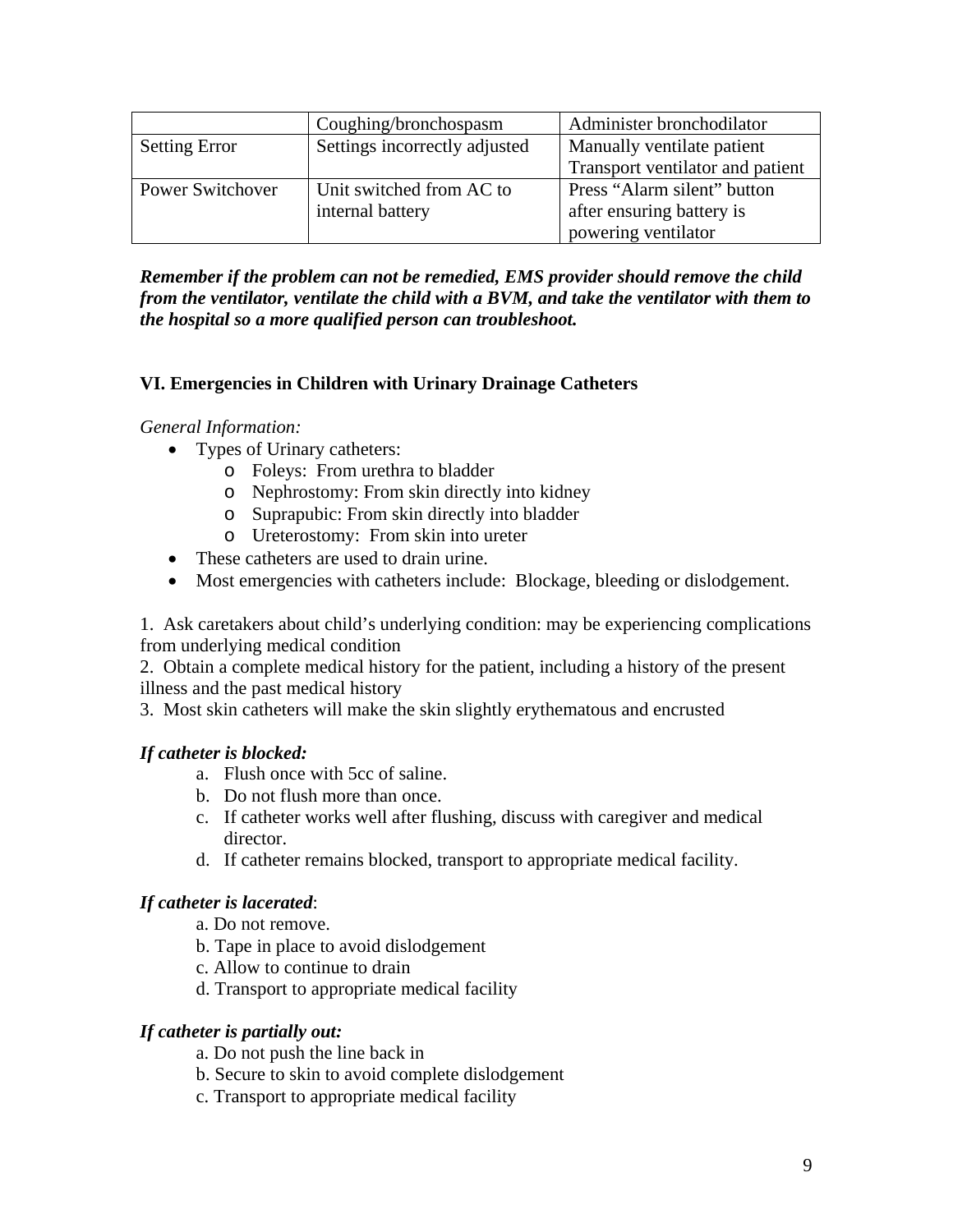### *If catheter is completely out:*

- a. Cover opening with sterile gauze
- b. Transport to appropriate medical facility

### *If blood is seen in catheter:*

- a. Allow catheter to drain
- b. Secure to skin to prevent dislodgement
- c. Transport to appropriate medical facility

## **VII. Emergencies in Children with Hemodialysis Lines**

#### *General Information:*

- Types of hemodialysis catheters:
	- o Hemodialysis catheters (External tubing from a large artery to the skin)
	- o Hemodialysis grafts (Gortex tubing under skin to artery and vein)
- These catheters are used to filter/clean the blood in patients with renal failure.
- Most emergencies with lines include: Infection of the line, bleeding from the line, and complete or partial dislodgement from trauma
- Children with indwelling catheters are always at risk for blood and catheter infections. Always use strict sterile technique when dressing or accessing the catheter.

1. Ask caretakers about child's underlying condition: may be experiencing complications from underlying medical condition.

2. Obtain a complete medical history for the patient, including a history of the present illness and the past medical history.

3. Whenever assessing a child who has a hemodialysis catheter, check the site where the tube is placed to see if it appears clean and well maintained.

4. Identify location of DIALYSIS LINE: a. Check for accidental removal or laceration of the line

#### 5. *If line is blocked* DO NOT MANIPULATE

6. *If line is lacerated*, clamp proximal to laceration utilizing a padded clamp and do not use.

#### 7*. If line is out or partially out:*

- Do not push the line back in
- Apply direct pressure to skin site
- Stop any infusions\*
- Always bring line with you to the hospital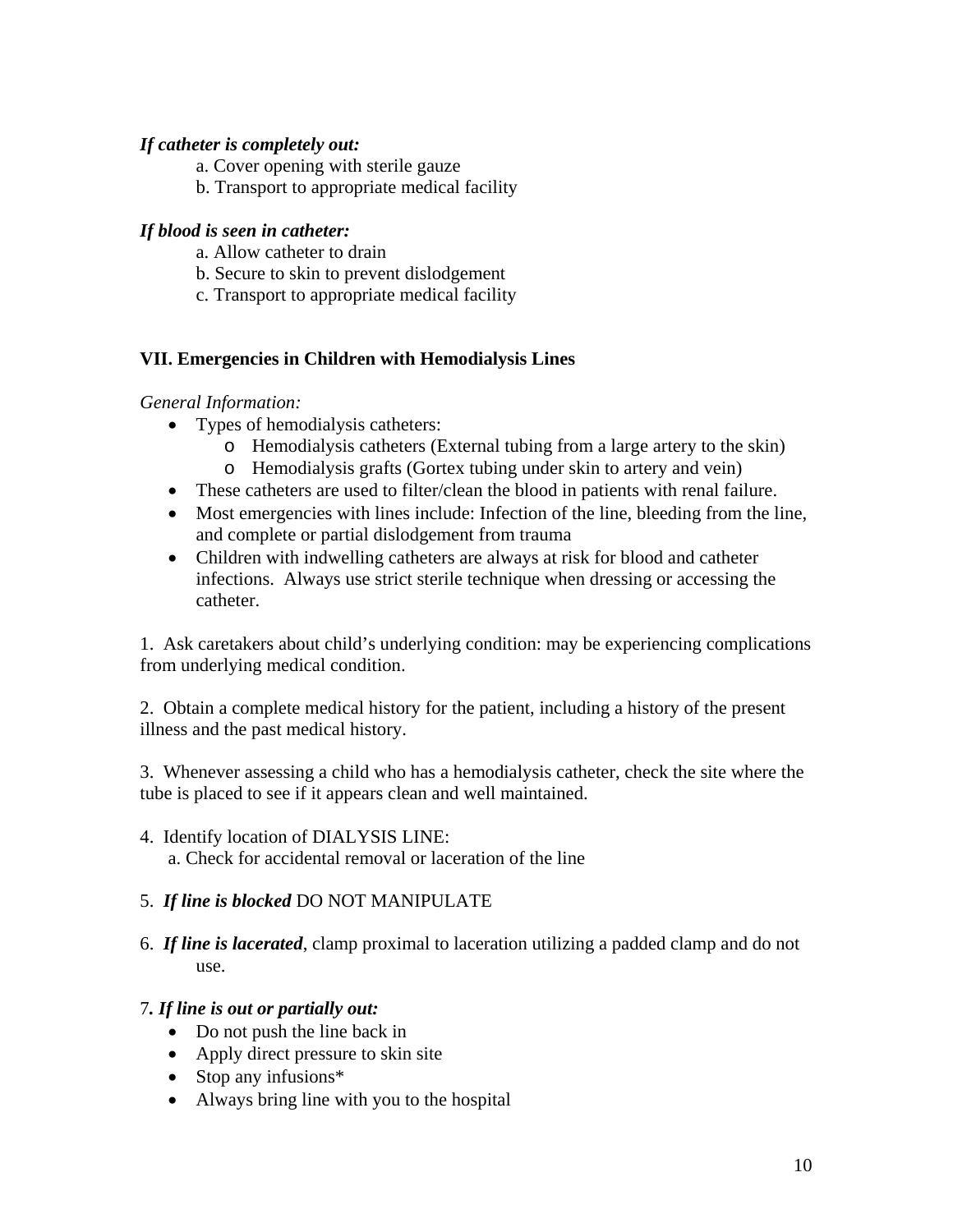8. Estimate blood loss and assess for signs and symptoms of an air embolism (tachypnea, chest pain, shortness of breath, or loss of consciousness) or blood clots. If an air embolism is suspected, clamp the central line with the clamp on the tube itself, place the child on the left side in a head down position, and administer high flow oxygen.

9. If the indwelling catheter is not damaged, UNLIKE CENTRAL LINES, do not use for IV access. Infection and sepsis are frequent in large bore dialysis catheters compared to Broviacs.

*10. In a life threatening emergency these large lines are excellent for IV access and can be used.* 

**\*There are some infusions that may be detrimental to stop, even briefly. Ask the caregiver if it is all right to stop or change the infusion first. Contact Medical Control for additional instructions.** 

**Transport all patients with hemodialysis lines to the appropriate medical facility.** 

## **VIII. Emergencies in Children with Peritoneal Dialysis Catheters**

*General Information:*

- Peritoneal dialysis catheters run from the skin into the peritoneum.
- Dialysis is done by using the peritoneal lining as the dialysis membrane.
- Fluid is placed into the peritoneum and left for hours or overnight
- It is then drained removing extra electrolytes, acid, etc. from the patient.
- Dialysis is usually done at home by the patient or a nurse.
- Most emergencies with catheters include: Infection of the abdomen (peritonitis), infection of the catheter entry site, fracture of the catheter, bleeding from the catheter, and complete or partial dislodgement.
- Children with indwelling catheters are at risk for catheter infections. Always use strict sterile technique when dressing or accessing the catheter.
- These are not vascular lines and *can not* be used for IV access.

There are two major complications of peritoneal catheters: Infection and Outflow obstruction.

Exit Site Infections:

Drainage with blood and/or pus from the exit site Associated with redness, tenderness, overgrown granulation tissue and swelling

Peritonitis:

Staphylococcus aureus Caused by auto-inoculation by touch or contamination with respiratory secretions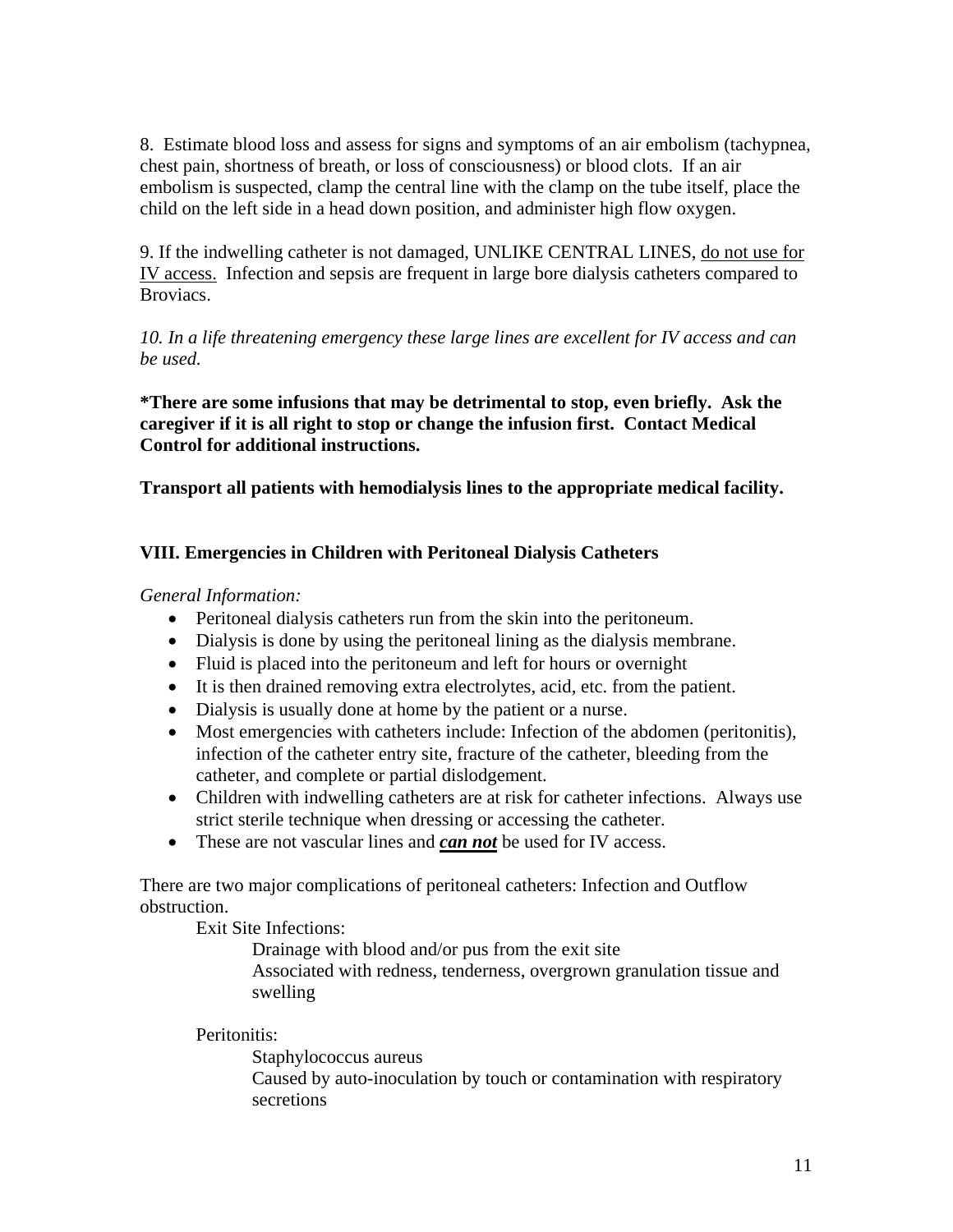Symptoms: Abdominal pain Abdominal tenderness Abdominal distention Cloudy peritoneal dialysis fluid Fever Nausea and vomiting

1. Ask Caretakers about child's underlying condition: may be experiencing complications from underlying medical condition

2. Obtain a complete medical history for the patient, including whether there is fluid presently in the abdomen or if it is drained.

3. Whenever assessing a child who has a peritoneal dialysis catheter, check the site where the tube is placed to see if it appears clean and well maintained.

## 4. *If catheter is blocked* DO NOT MANIPULATE.

5. *If catheter is fractured*, clamp proximal to fractured utilizing a padded clamp and do not use.

## 6. *If catheter is out or partially out:*

- Do not push back in
- Apply direct pressure to skin site if bleeding.
- Stop any infusions
- Always bring catheter with you to the hospital

#### 7*. If the catheter is leaking clear fluid:*

• Cover with sterile gauze.

**Transport all patients with peritoneal dialysis catheters to the appropriate medical facility.**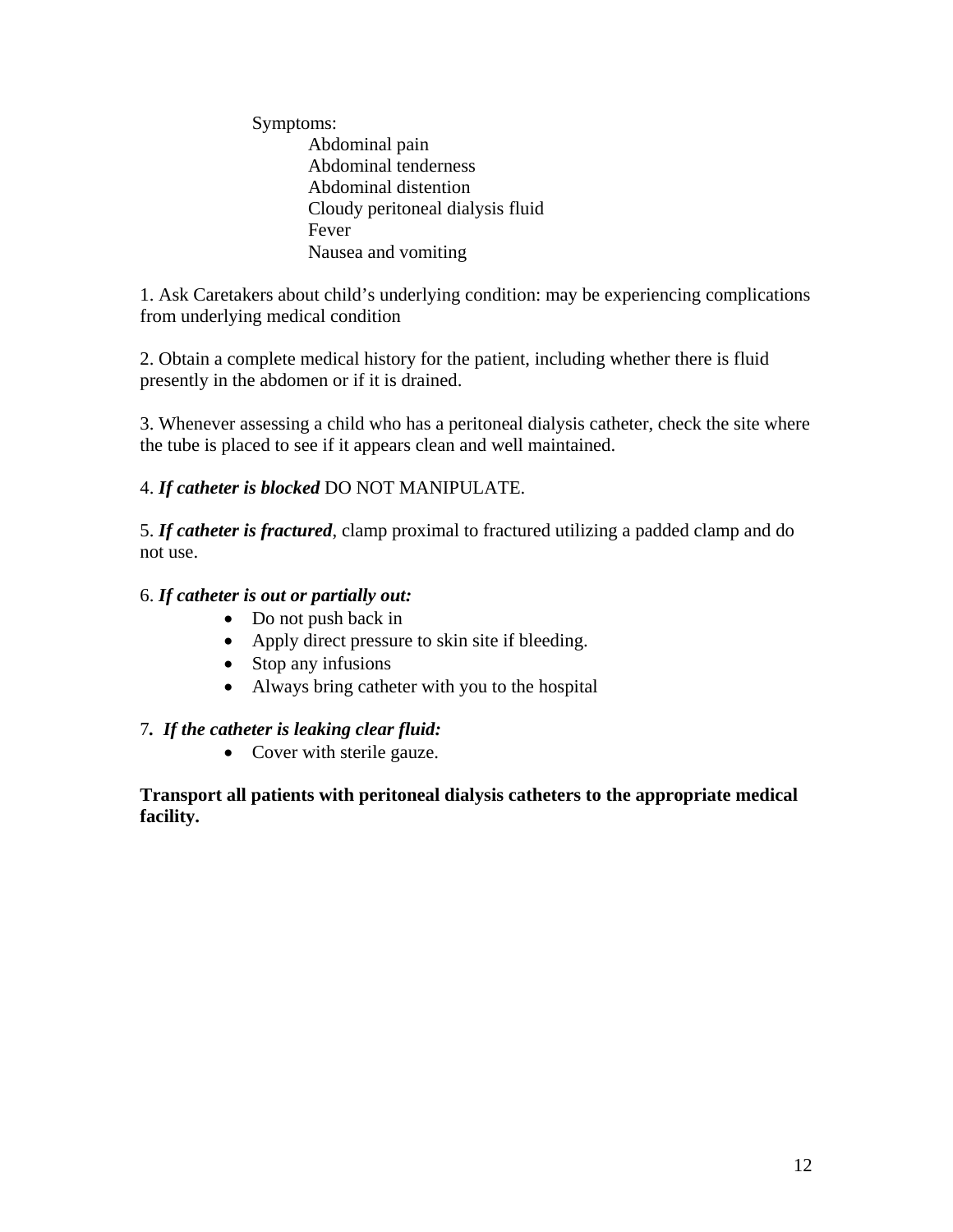#### **IX. Care of the Following Equipment:**

a. Tracheostomy tubes (included in protocol I.)

- b. Central lines (included in protocol III.)
- c. Feeding tubes (included in protocol IV.)
- d. Ventilators (included in protocol V.)
- e. Apnea monitors
- f. VP shunts
- g. Internal pacemakers
- h. Vagal nerve stimulators
- i. Colostomy bags

#### **e. Apnea Monitors**

ABCs Pulse oximetry

If the patient is not breathing, open airway and begin bag-valve ventilation with 100% oxygen

Check the pulse: if no pulse, start chest compressions

Assess circulation and perfusion

Ask the caregiver for baseline vital signs

Look at the apnea monitor and determine the alarm code (i.e. heart rate, apnea etc.)

Check the electrodes or monitor chest belt and ensure proper placement

Make sure the monitor is powered and is not low on batteries

If the child has respiratory distress or cardiac arrest, call for ALS support and follow the appropriate algorithm and transport to the nearest appropriate facility.

Bring any of the child's emergency medical records and supplies or "go bag" with the patient to assist in the care of the child.

Bring the apnea monitor to the hospital with the child, so that it may be evaluated and stored information can be downloaded for analysis.

#### **f. VP shunts**

A cerebral spinal fluid shunt (CSF shunt) is a catheter that is inserted into the ventricles within the brain and then threaded under the skin from the skull to the right atrium (VA shunt) or the peritoneum of the abdomen (VP shunt). It drains excess CSF that would otherwise build up in the brain.

The child with a CSF shunt is vulnerable to brain infections. The shunt can develop an obstruction, and if this occurs it can result in any of the following signs & symptoms: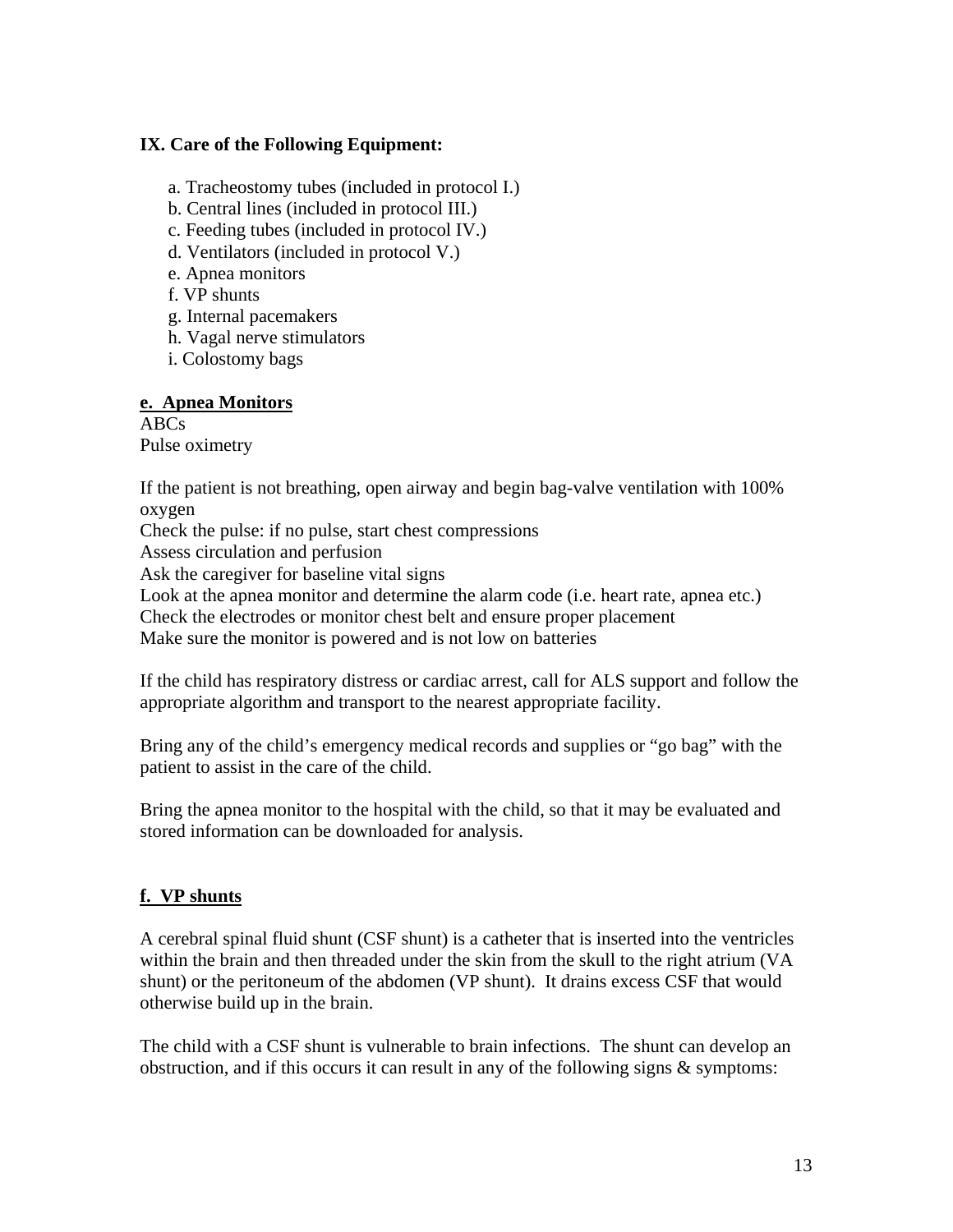*Have a heightened awareness of the following:\**  Altered mental status Irritability Listlessness Increased sleep High-pitched cry Nausea and vomiting Fever Headaches Blurred vision Difficulty walking Apnea Bradycardia or other arrhythmias Seizures Redness along the shunt track Rapid worsening of mental status

#### *Prehospital personnel should*… *Provide appropriate initial intervention and transport:*

Establish responsiveness Assess the patient's airway and breathing: ABCs Maintain a patent airway Provide high flow oxygen, positive pressure with bag-valve-mask mask if necessary Check pulse, if no pulse, begin chest compressions Assess circulation and perfusion Ask caregiver for the child's baseline vital signs Assess for signs and symptoms of shunt obstruction or infection\* Obtain a complete history of present illness and past medical history Rapid transport to the appropriate facility

#### **g. Internal Pacemakers**

Pacemakers are implanted medical devices that regulate the heart rate.

#### *For the child with an internal pacemaker***,** *the following questions need to be asked:*

What type of heart problem does the child have? What is the child's baseline rhythm and rate? What type of pacemaker does the child have? Is the child dependent on the pacemaker? How long has the child had the pacemaker? (Generally 3-5yr battery life)

An internal cardiac defibrillator (ICD) or automatic implantable cardiac defibrillator (AICD) is an electronic device implanted under the skin. It monitors the heart rhythm and can slow down or stop excessively fast rates that originate in the ventricles.

#### *For the child with an internal defibrillator:*

What type of heart problem does the child have?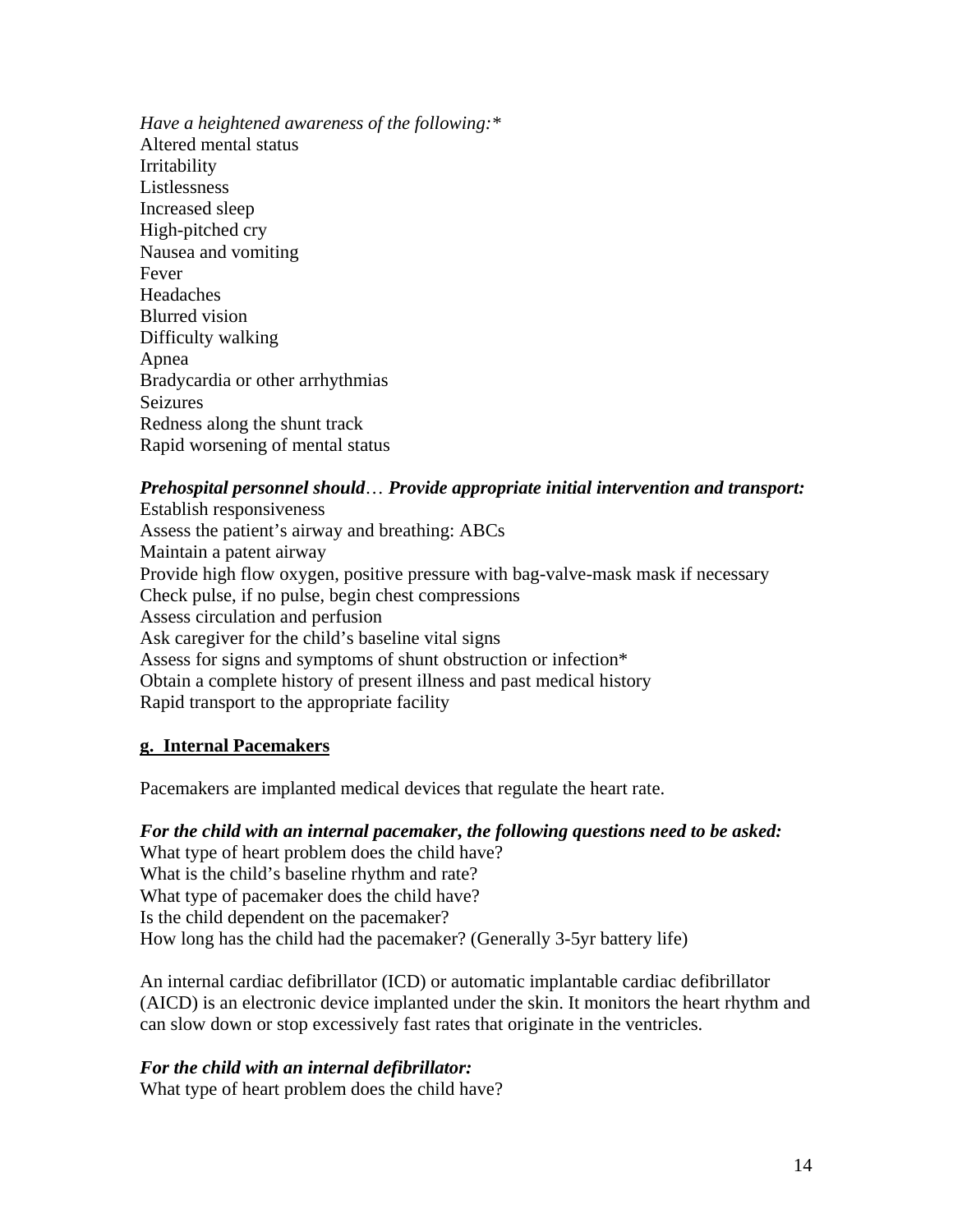What is the child's baseline rhythm and rate?

What heart rate causes the defibrillator to fire?

How many shocks has the child felt?

Has the child experienced any of the following?

Felt more than 3 shocks in a row

Unusual symptoms like dizziness or palpitations after a shock

Sensation of dizziness, lightheadedness or palpitations, for a period of time without any shocks

When was the defibrillator implanted? (3-5yr battery life)

## *EMS Care Tips*

The internal pacemaker can easily be felt near the clavicle or in a small child in the abdomen.

Never place defibrillator paddles, or pacing patches directly over the internal pacemaker or defibrillator generator.

Remember the battery life is 3-5 years

#### *Common Problem: Failure*

- 1. Assess heart rate and perfusion
- 2. Treat for shock
- 3. Follow ABCs
- 4. Transport

## **h. Vagal Nerve Stimulators (VNS)**

What is a vagal nerve stimulator? Device that is surgically implanted in the patient's chest, under the skin with the electrodes to the vagus nerve on the left side of the neck. This device produces electrical energy which works to dissipate seizures.

#### *Ask the following questions:*

Any recent trauma to the left side of neck or chest over the device? Has the patient noticed anything different regarding the device? When was the VNS implanted? When was the VNS last checked? What are the current settings? Is the child having seizures when the device is functioning properly? If seizures are still present, is the magnet being used? Have you noticed any change in your child's seizures recently? Increased intensity? Increase in frequency?

#### **i. Colostomies and Ileostomies**

Colostomy or ileostomy: a portion of the large or small intestine is attached to the abdominal wall and an external bag is in place to collect the digestive waste.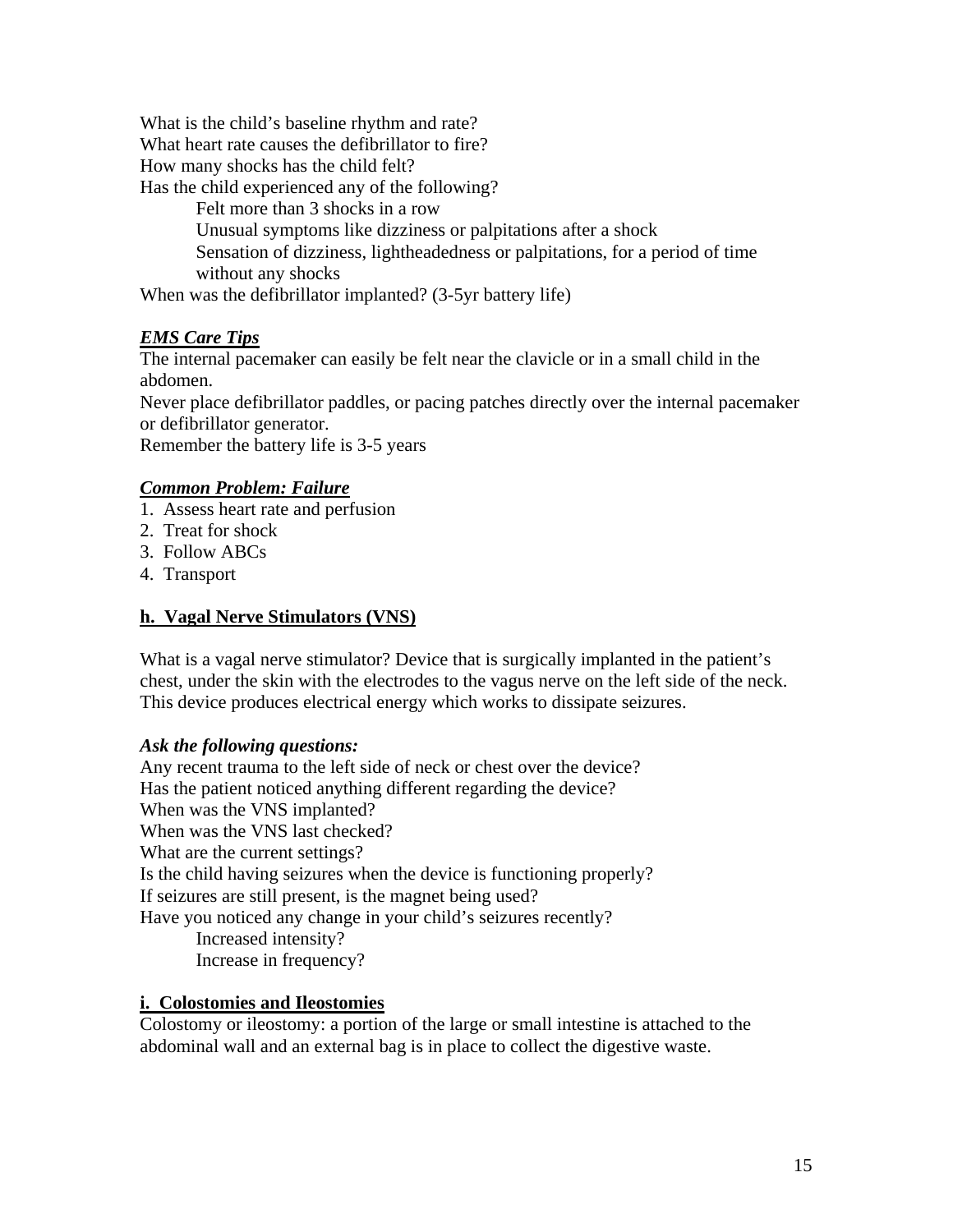Assess carefully for signs or symptoms of dehydration and/or shock, particularly if there has been any history of diarrhea or decreased oral intake.

Check the ostomy site for signs of infection or irritation:

 Signs of infection include: red, warm, tender skin spreading away from the site *Ask the child or parents if the area is more tender than usual.*  If any concerns, transport for further evaluation.

If the ostomy bag breaks, the parent or caregiver can usually help and replace it.

 If another bag is not available, circle the ostomy with moist gauze and attach any available bag that can serve as a substitute until a proper replacement bag is obtained.

#### **Bibliography and Acknowledgments:**

- 1. Singh T., Wright JL., Adirim TA. Children with Special Health Care Needs: A Template for Prehospital Protocol Development. *Prehospital Emergency Care* July/Sept 2003;7(3):336-351.
- 2. EMSC Partnership for Children/National Association of EMS Physicians Model Pediatric Protocols: 2003 Revision. Pediatric Committee, National Association of EMS Physicians. *Prehospital Emergency Care* October/December 2004;8(4):343-365.
- 3. Adirim TA., Smith E., Singh T. Scope: Special Children's Outreach and Prehospital Education Jones and Bartlett Publishers 2006
- 4. Dieckmann RA. PEPP: Pediatric Education for Prehospital Professionals, 2<sup>nd</sup> edition. Jones and Bartlett Publishers Copyright 2006 by American Academy of Pediatrics.
- 5. State of Ohio EMS Board: Emergency Medical Services Pediatric Guidelines & Procedures Manual 2003
- 6. Illinois Emergency Medical Services for Children: Position Statement Pediatric Prehospital Protocols (Collaboration program between the Illinois Department of Public Health & Loyola University Medical Center) www.luhs.org/emsc March 18, 1999.
- 7. Children with Special Health Care Needs Provider Manual. Georgia Department of Human Resources, Division of Public Health.
- 8. Pediatric Special Health Care Needs Protocols: Children's National Medical Center for Prehospital Pediatrics, Division of Emergency Medicine and Trauma Services, Washington, D.C., November 2002.
- 9. New Your State's EMS-C: Children with Special Health Care Needs [www.health.state.ny.us/nysdoh/ems/pdf/referencecard.pdf](http://www.health.state.ny.us/nysdoh/ems/pdf/referencecard.pdf) March 2003.

*This document was compiled by the members of the North Carolina Emergency Medical Services for Children Advisory Committee. The main contributors were Donna Moro-Sutherland, MD ( Chair of the EMSC Research and Education Committee) and Ben Alexander, MD (Past Chair of the EMSC Advisory Committee).*